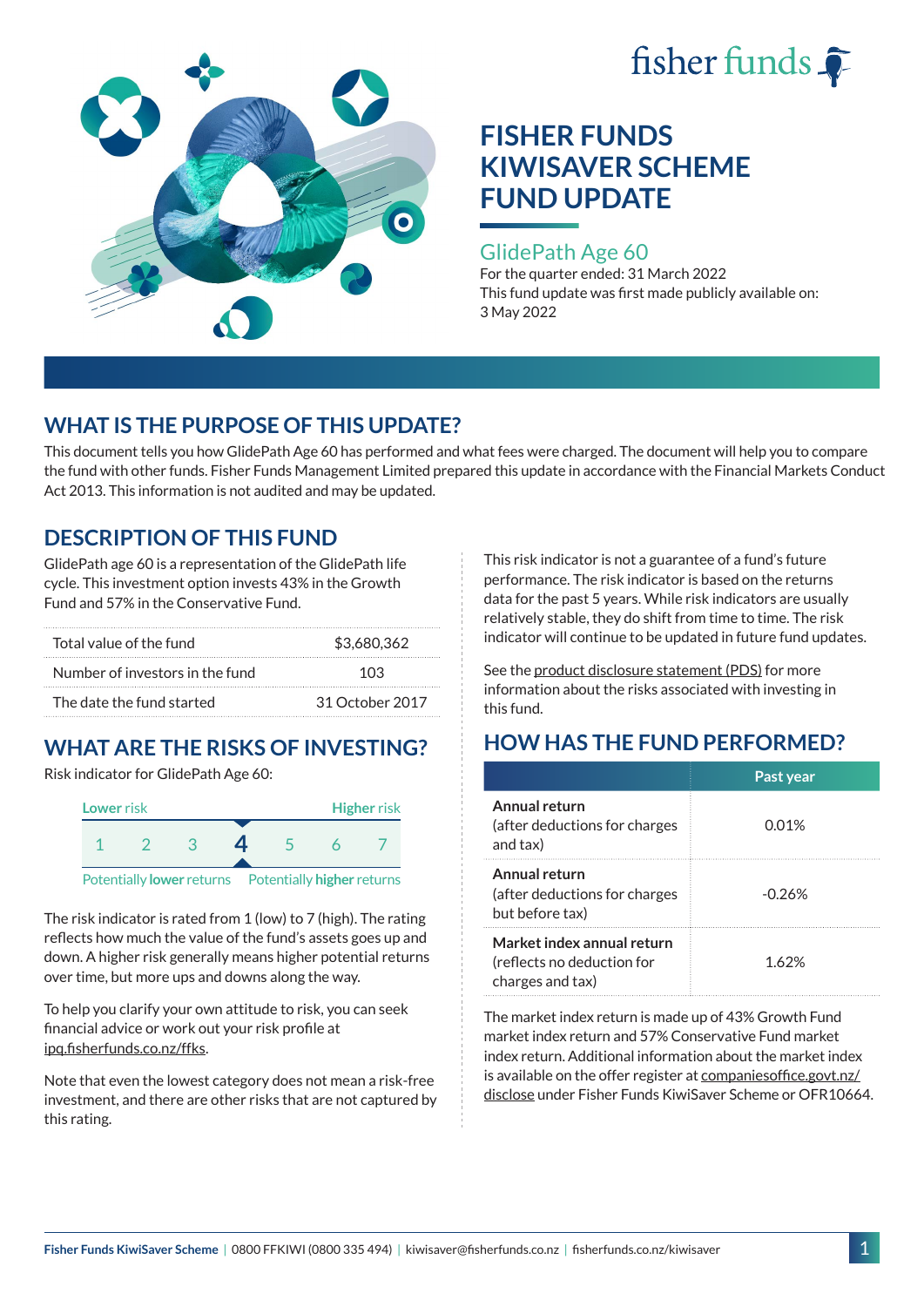## **ANNUAL RETURN GRAPH**



This shows the return after fund charges and tax for each year ending 31 March since the fund started. The last bar shows the average annual return since the fund started, up to 31 March 2022.

**Important:** This does not tell you how the fund will perform in the future.

Returns in this update are after tax at the highest prescribed investor rate (PIR) of tax for an individual New Zealand resident. Your tax may be lower. The market index return reflects no deduction for charges and tax.

### **WHAT FEES ARE INVESTORS CHARGED?**

Investors in GlidePath Age 60 are charged fund charges that include GST. In the year to 31 March 2021 these were:

|                                                       | % of net asset value   |
|-------------------------------------------------------|------------------------|
| <b>Total fund charges</b>                             | 1.61%                  |
| Which are made up of:                                 |                        |
| <b>Total management and</b><br>administration charges | 0.97%                  |
| Inding:                                               |                        |
| Manager's basic fee                                   | 0.89%                  |
| Other management and<br>administration charges        | 0.08%                  |
| Total performance-based fees <sup>1</sup>             | 0.64%                  |
| Other charges:                                        | \$ amount per investor |
| Annual account fee                                    |                        |

\* From 31 March 2022, investors are no longer charged an account fee.

There is no extra charge for GlidePath. The annual fund charges for the underlying fund(s) apply.

Small differences in fees and charges can have a big impact on your investment over the long term.

## **EXAMPLE OF HOW THIS APPLIES TO AN INVESTOR**

Sarah had \$10,000 in the fund at the start of the year and did not make any further contributions. At the end of the year, Sarah received a return after fund charges were deducted of \$1 (that is 0.01% of her initial \$10,000). Sarah also paid \$23.40 in other charges. This gives Sarah a total loss after tax of -\$22.40 for the year.

# **WHAT DOES THE FUND INVEST IN?**

#### **Actual investment mix**

This shows the types of assets that the fund invests in.



\* Other – refers to an investment in a portfolio of listed property and listed infrastructure assets.

### **Target investment mix**

This shows the mix of assets that the fund generally intends to invest in.



\* Other – refers to an investment in a portfolio of listed property and listed infrastructure assets.